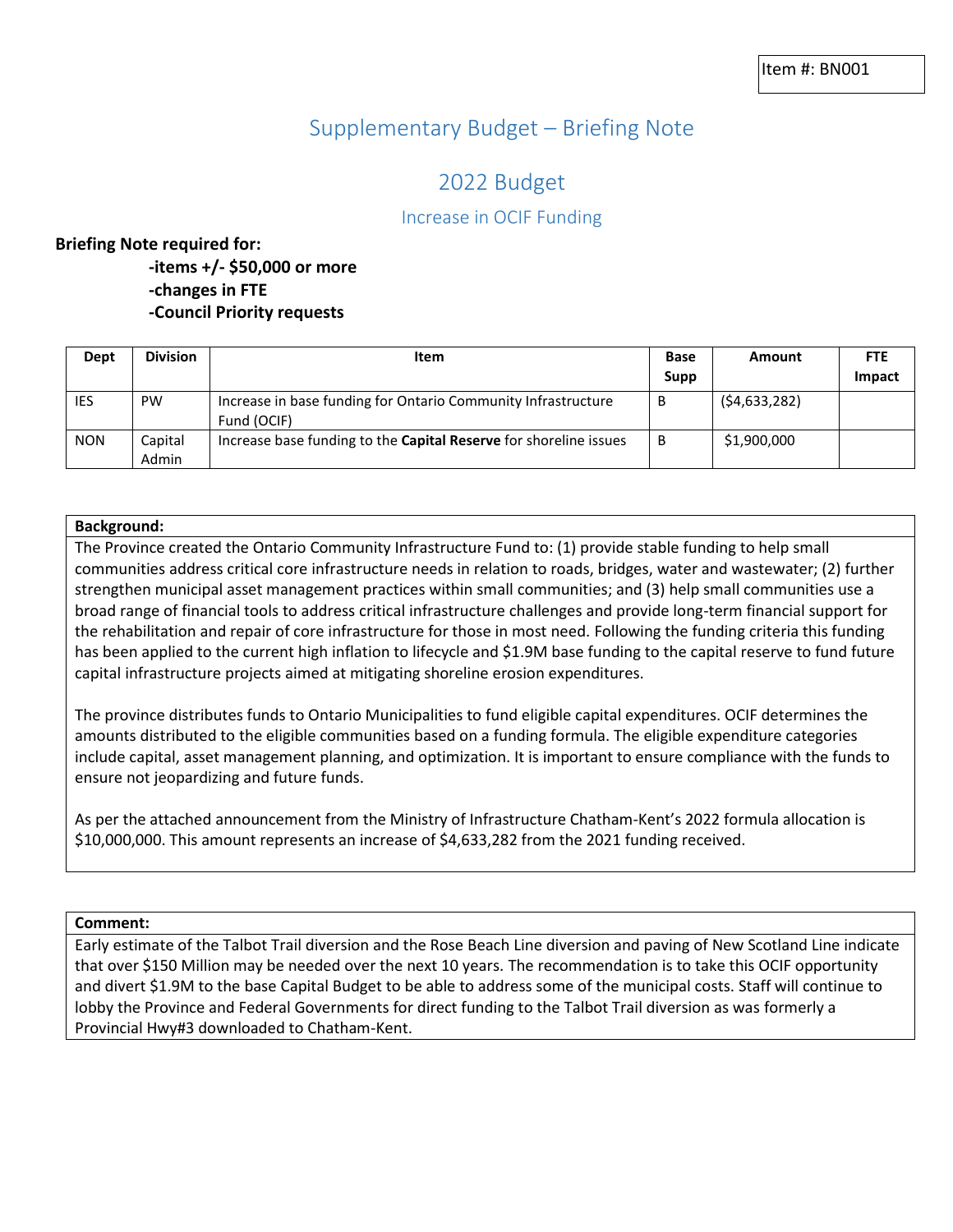**Ministry of Infrastructure** 

**Ministère de l'Infrastructure** 



777 Bay Street, 4<sup>th</sup> Floor, Suite 425 Toronto, Ontario M5G 2E5

777, rue Bay, 4 étage, Suite 425 Toronto (Ontario) M5G 2E5

December 2021 File #: OCIF FC2-M-0072

Ann-Marie Millson Manager, Linear Assets Municipality of Chatham-Kent 315 King Street West, P.O. Box 640 Chatham, Ontario N7M 5K8

Dear Ann-Marie Millson:

**RE: Ontario Community Infrastructure Fund Formula-Based Component Agreement Between Her Majesty the Queen in Right of Ontario THE CORPORATION OF THE MUNICIPALITY OF CHATHAM-KENT effective February 26, 2017 (the "Agreement")** 

**IMPORTANT - This enclosed funding allocation should be kept confidential and should not be shared in any public forums (except for your municipal council) or communicated to the media. The Province will provide information and a date when the funding for all municipalities will be publicly communicated.** 

Pursuant to section F1.2 of the Agreement, enclosed please find an Allocation Notice which sets out the amount of Funds the municipality named in the subject line of this letter is eligible to receive under the Agreement in the 2022 Funding Year. Subject to the terms and conditions of the Agreement, the Province will provide the Funds in accordance with section F2.1 of the Agreement. Capitalized terms used but not defined in this letter and the Revised Allocation Notice have the meanings ascribed to them in the Agreement.

Staff will be contacting you in the near future on reporting required to meet the conditions of the Agreement in respect of the amount of Funds received in 2021.

#### Redesign of the Ontario Community Infrastructure Fund (OCIF):

As you may be aware, the Ministry of Infrastructure procured a third-party consultant to review OCIF for potential enhancements. The consultant engaged with the municipal sector, including the Association of Municipalities Ontario, in its development of recommendations that informed the Ministry's redesign of OCIF.

I am pleased to advise you of the following changes to OCIF, which include changes reflected in your 2022 allocation as well as changes that will be reflected in 2023 allocation notices and future years: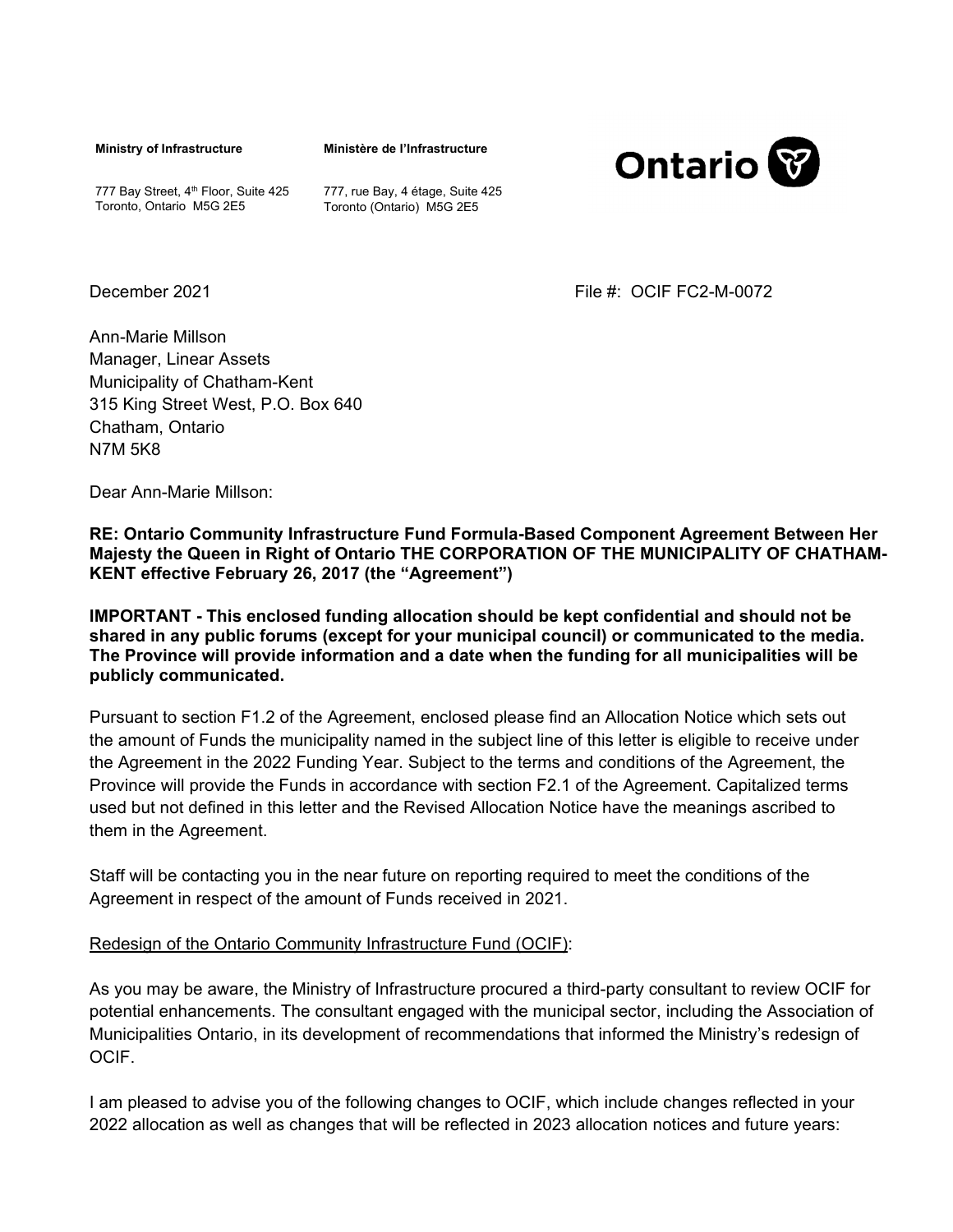## *2022 OCIF allocations:*

- Increase OCIF funding by \$1 billion over the next five years (an additional \$200 million per year);
- Increase the minimum grant amount from \$50,000 to \$100,000; and
- Introduce a funding cap, which sets the funding maximum for any municipality to \$10 million, or 2.5 per cent of the total fund.

The above changes will address communities' needs to renew and rehabilitate their core infrastructure and better support small and medium-sized municipalities.

### *2023 OCIF allocations:*

- Starting with the 2023 allocations, the formula will be calculated using forward-looking Current Replacement Values (CRVs) and CRV estimates to approximate requirements to maintain municipal core infrastructure assets, instead of closing cost balance values from the Financial Information Return.
- A smoothing mechanism will be implemented to limit year-over-year changes in funding to ±15 percent of the previous year's allocation.

The above changes ensure that funding is targeted to address core infrastructure needs while also providing stability and certainty to recipients.

### *2024 and onwards:*

 The Ministry of Infrastructure will begin working with partners across government to develop and implement a more standardized method of collecting CRVs and other data from asset management plans, and to minimize administrative burden. CRVs will be used to inform future OCIF allocations, and data from asset management plans will be used to gain insights on municipalities' level of asset management investments and the state of good repair across core infrastructure.

Should you have any questions regarding the above, please do not hesitate to contact your Project Analyst, Roger Scott, directly at 226-979-6124 or via email at Roger.Scott@ontario.ca.

Sincerely,

Trevor Fleck Director, Infrastructure Program Policy Branch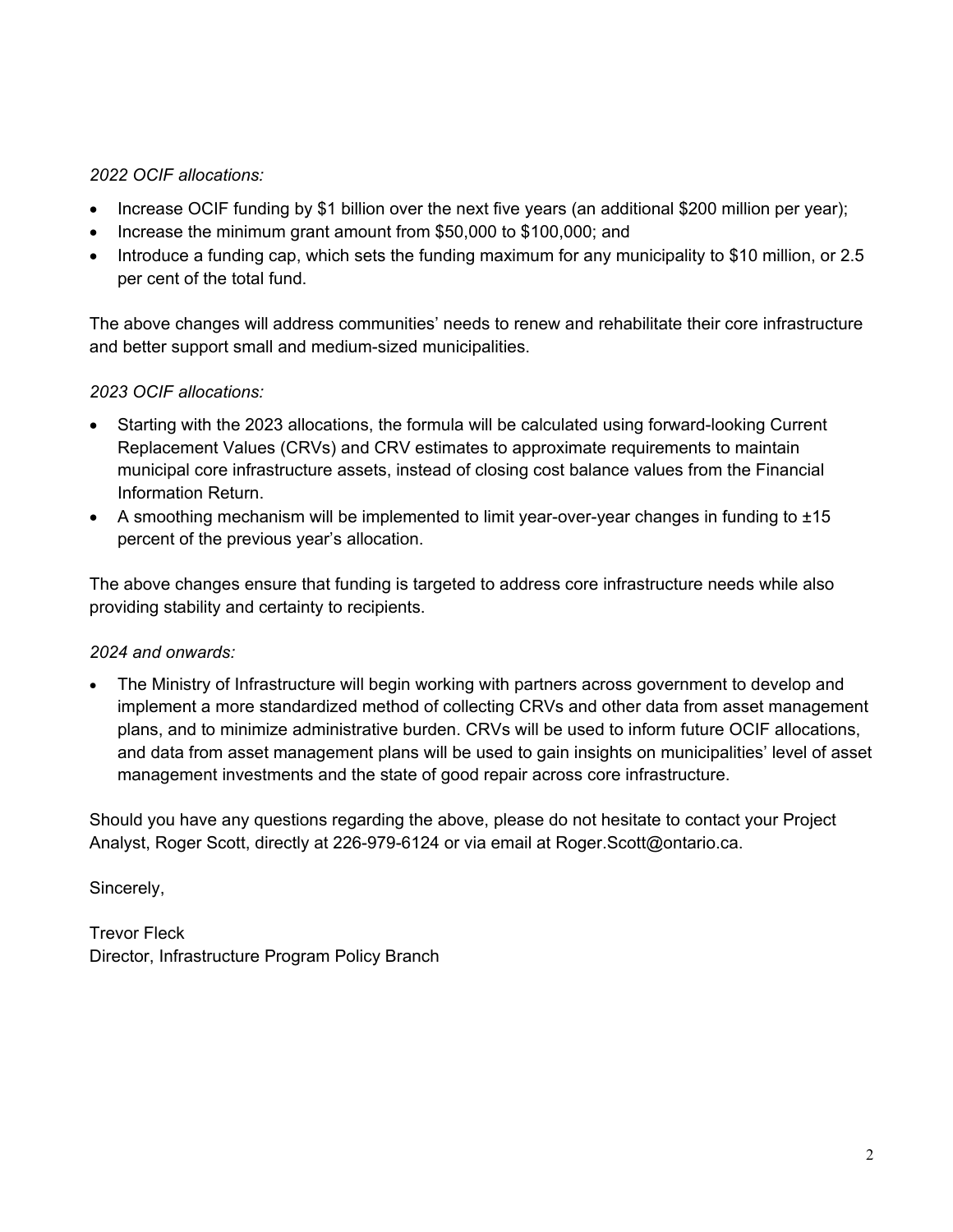# **Ontario Community Infrastructure Fund (OCIF) Formula-Based Component**

# **Revised Allocation Notice**

Ministry of Infrastructure

# **THE CORPORATION OF THE MUNICIPALITY OF CHATHAM-KENT**

### **December 2021**

 *Disponible en français*